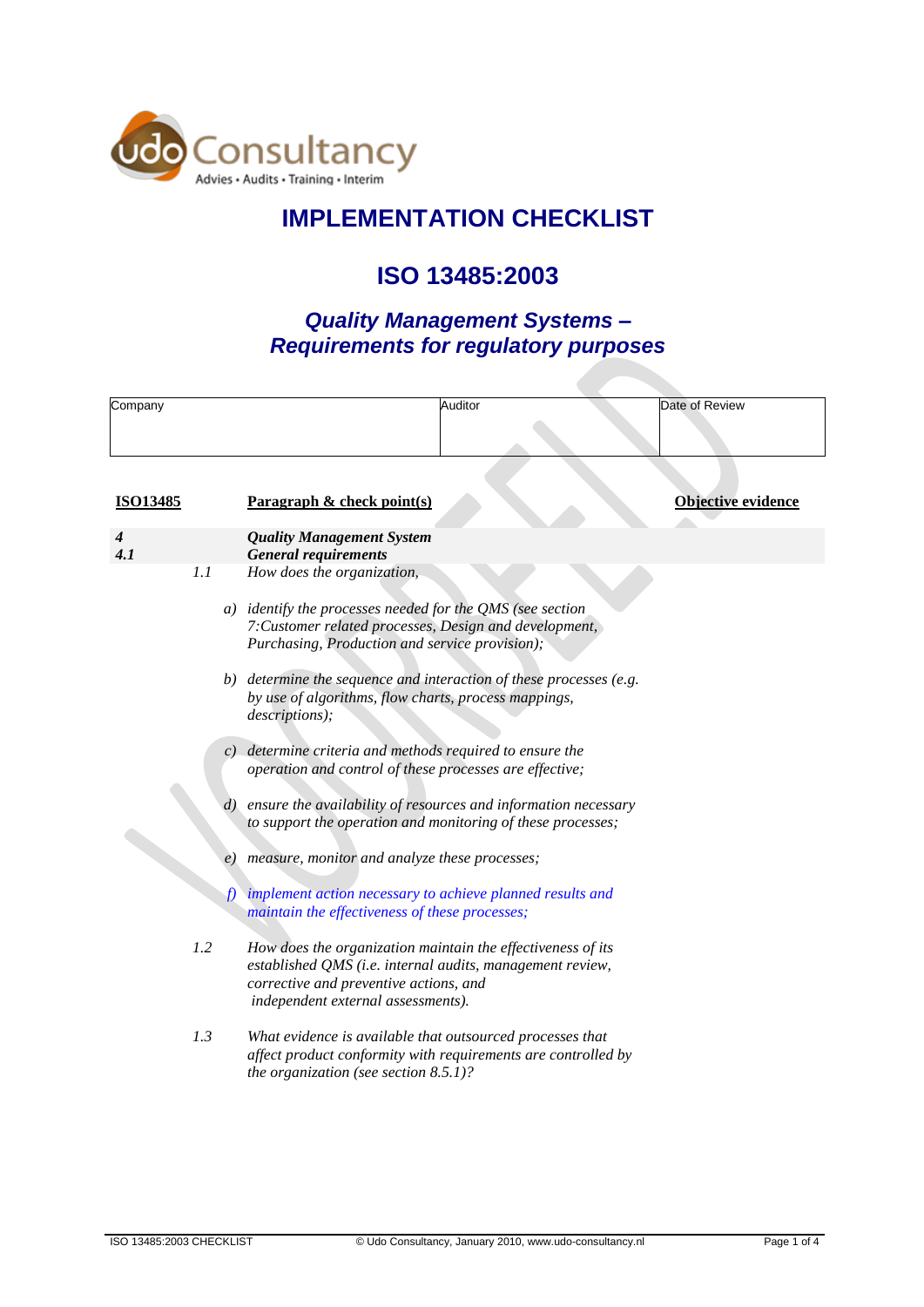### **ISO13485 Paragraph & check point(s) Objective evidence**

| 4.2.2 |      |    | <b>Quality manual</b>                                                                                                                                                                                             |
|-------|------|----|-------------------------------------------------------------------------------------------------------------------------------------------------------------------------------------------------------------------|
|       | 3.1  |    | Verify that the quality manual includes,                                                                                                                                                                          |
|       |      |    | <i>a</i> ) the scope of the QMS,                                                                                                                                                                                  |
|       |      | b) | details of, and justification for, any exclusions and/or non-<br>application (see 1.2);                                                                                                                           |
|       |      |    | $c)$ the documented procedures established for the QMS, or<br>reference to them;                                                                                                                                  |
|       |      |    | d) a description of the interaction between the processes of the<br>$QMS$ ;                                                                                                                                       |
|       | 3.2  |    | Verify that the quality manual outlines the structure of the<br>documentation used in the QMS.                                                                                                                    |
|       | 3.3  |    | Verify that the quality manual is established and maintained.                                                                                                                                                     |
|       | 3.4  |    | Verify that the scope of the QMS, including any exclusion,<br>covers the organizations business.                                                                                                                  |
| 5.3   |      |    | <b>Quality policy</b>                                                                                                                                                                                             |
|       | 8.1  |    | Verify that the quality policy is signed by top management.                                                                                                                                                       |
|       | 8.2  |    | Verify that other organizational policy documents are<br>consistent with the quality policy and appropriate to the<br>purpose of the organization.                                                                |
|       | 8.3  |    | Verify that the policy includes a commitment to comply with<br>requirements and to maintain the effectiveness of the QMS                                                                                          |
|       | 8.4  |    | Interview personnel at appropriate levels in the organization<br>what the quality policy is and how they contribute to attaining<br>its objectives.                                                               |
|       | 8.5  |    | Verify that these communications (8.4) are consistent with<br>other internal/external communications (clause 5.1.a, 5.5.1,<br>5.5.3, 6.2.2.d, 6.3c, 7.2.3, 7.3.1 and 7.4.2).                                      |
|       | 8.6  |    | Interview top management how the quality policy is reviewed,<br>revised, and controlled (per clause 4.2.3).                                                                                                       |
| 6.2.2 |      |    | Competence, awareness and training                                                                                                                                                                                |
|       | 19.1 |    | How does the organization identify competency needs for a<br>specific position, a family of positions (such as operators or<br>managers) or a cluster of jobs performing activities affecting<br>product quality? |
|       | 19.2 |    | What training is provided to satisfy these competencies needs?                                                                                                                                                    |
|       | 19.3 |    | How does the organization evaluate the effectiveness of the<br>training provided (polling the trained employee, evaluating<br>work performance)?                                                                  |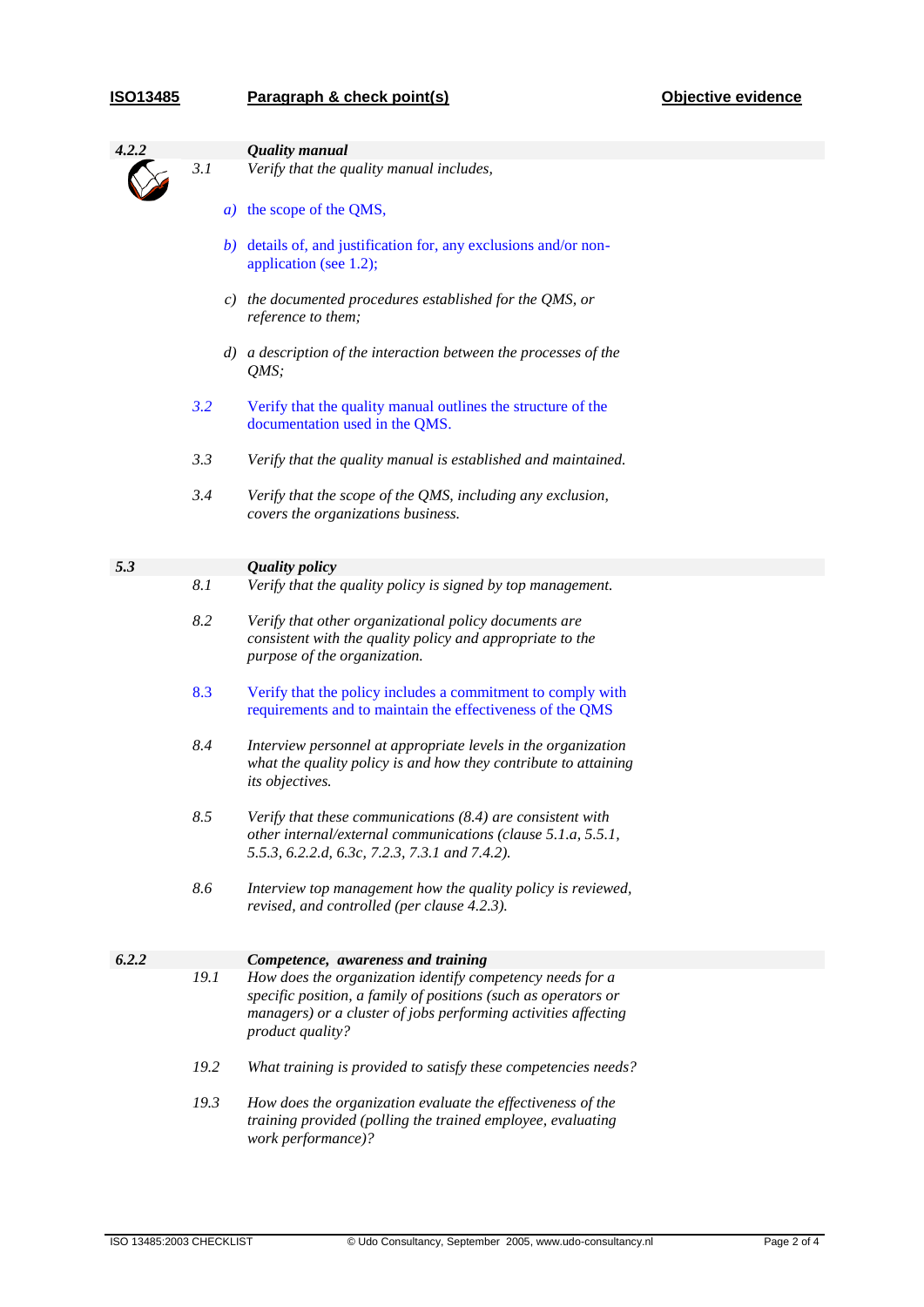## **ISO13485 Paragraph & check point(s) Objective evidence** *19.4 Interview personnel at appropriate levels in the organization to ensure that they are aware of the relevance and importance of their activities and how they contribute to the achievement of the quality objectives. 19.5 Verify adequacy of employee education / training / skills / experience records. 6.3 Infrastructure 20.1 How does the organization identify, provide and maintain, a) buildings, workspace and associated utilities (storage areas,*

*b) process equipment (both hardware and software, planned maintenance, cleaning systems);*

*handling facilities, laboratory, test buildings, office space);*

*c) supporting services (such as transport or communication, emergency services, back-up facilities, disaster recovery plans);*

*to achieve the conformity to product requirements?*

- 20.2 Verify that documented procedures are available for the maintenance, cleaning and checking of all equipment used in production, and for the control of the work environment.
- 20.3 Verify that the necessary adjustments and maintenance intervals are established.
- 20.4 Verify that the documented requirements for maintenance activities include a frequency.

| 7.4<br>7.4.1 |             | <b>Purchasing</b><br><b>Purchasing process</b>                                                                                                                                      |
|--------------|-------------|-------------------------------------------------------------------------------------------------------------------------------------------------------------------------------------|
|              | <i>33.1</i> | How does the organization control the purchasing processes to<br>ensure that purchased product conforms to specified purchase<br>requirements?                                      |
|              | 33.2        | Verify that the type and extent of control is based on the effect<br>on subsequent realization processes or the final product.                                                      |
|              | 33.3        | What evidence is available that the organization evaluates and<br>selects suppliers based on their ability to supply product in<br>accordance with the organization's requirements? |
|              | 33.4        | How does the organization determine criteria for selection and<br><i>periodic (re) evaluation?</i>                                                                                  |
|              | 33.5        | Verify that records of results of evaluations and follow-up<br>actions are maintained.                                                                                              |
|              | 33.6        | How does the organization communicate the results of<br>evaluations within the organization?                                                                                        |